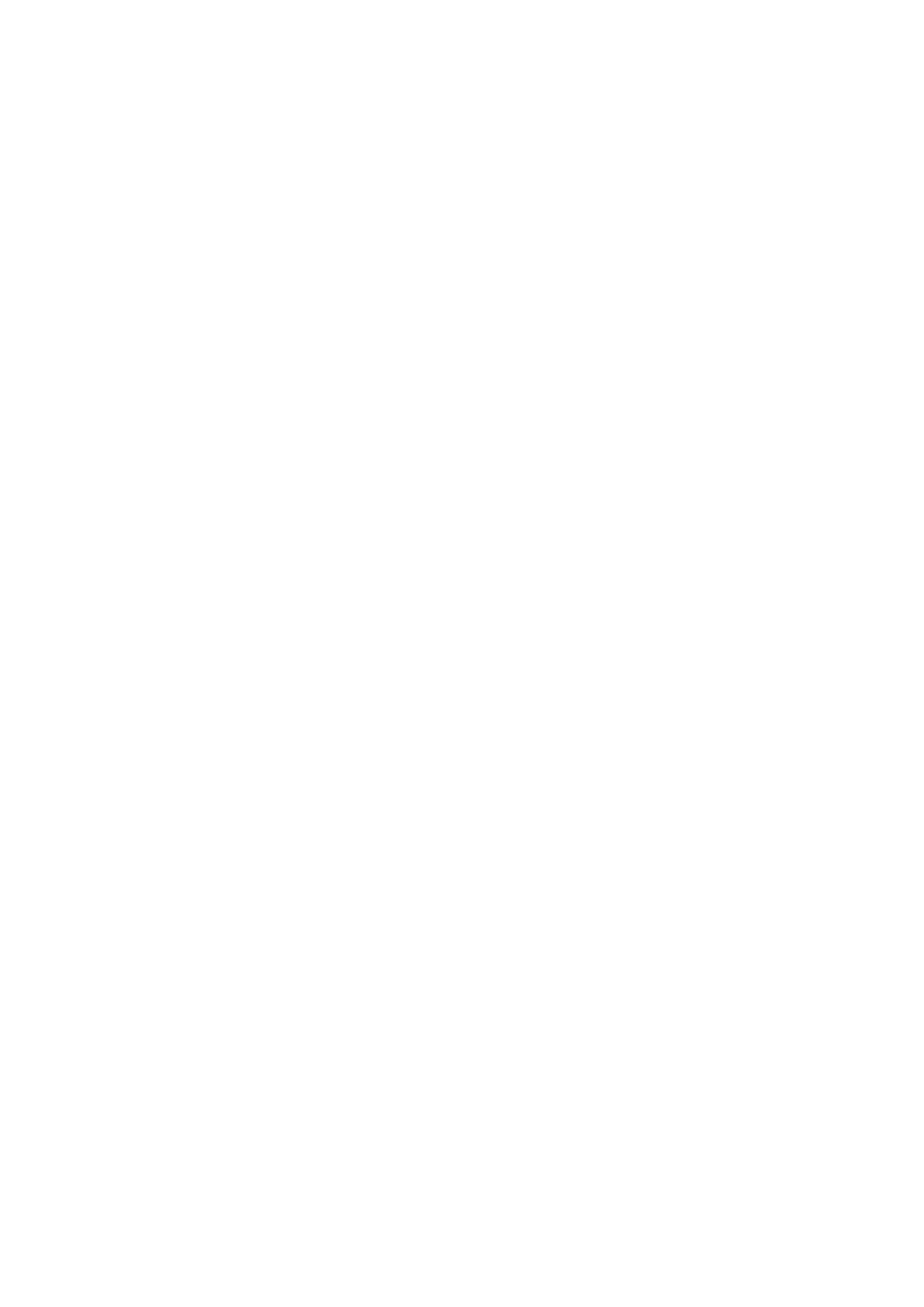

Australian Capital Territory

# **Court Procedures Amendment Rules 2020 (No 1)**

**Subordinate Law SL2020-6**

made under the **[Court Procedures Act 2004](http://www.legislation.act.gov.au/a/2004-59)**

**1 Name of rules**

These rules are the *Court Procedures Amendment Rules 2020 (No 1)*.

Authorised by the ACT Parliamentary Counsel—also accessible at www.legislation.act.gov.au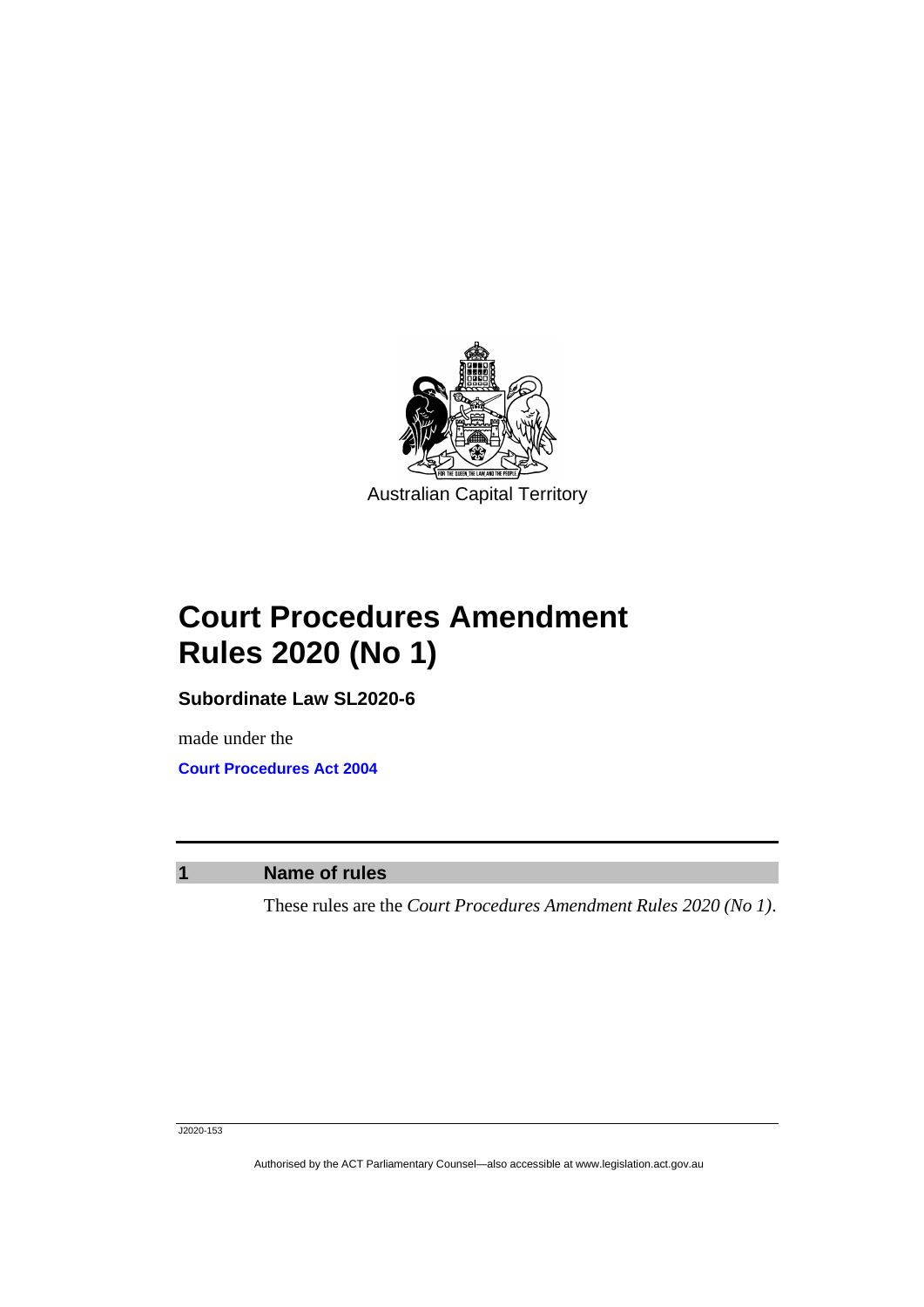#### **2 Commencement**

These rules commence on the commencement of the *[Evidence](https://www.legislation.act.gov.au/a/2019-41/)  [\(Miscellaneous Provisions\) Amendment Act 2019](https://www.legislation.act.gov.au/a/2019-41/)*, section 4 (so far as it inserts chapter 1A and sections 4AJ to 4AN).

*Note* The naming and commencement provisions automatically commence on the notification day (see [Legislation Act,](http://www.legislation.act.gov.au/a/2001-14) s 75 (1)).

#### **3 Legislation amended**

These rules amend the *[Court Procedures Rules 2006](http://www.legislation.act.gov.au/sl/2006-29)*.

### **4 New rule 6250 (3) (ja)**

*insert*

- (ja) under the following provisions of the *[Evidence \(Miscellaneous](http://www.legislation.act.gov.au/a/1991-34)  [Provisions\) Act 1991](http://www.legislation.act.gov.au/a/1991-34)*:
	- section 4AB (Direction to hold ground rules hearing)
	- section 4AC (Ground rules hearings—time limits)
	- section 4AD (Ground rules hearings—who must attend)
	- section 4AE (Ground rules hearings—intermediary's report)
	- section 4AJ (Appointment of witness intermediarygenerally)
	- section 4AK (Appointment of witness intermediaryprescribed witnesses);

SL2020-6